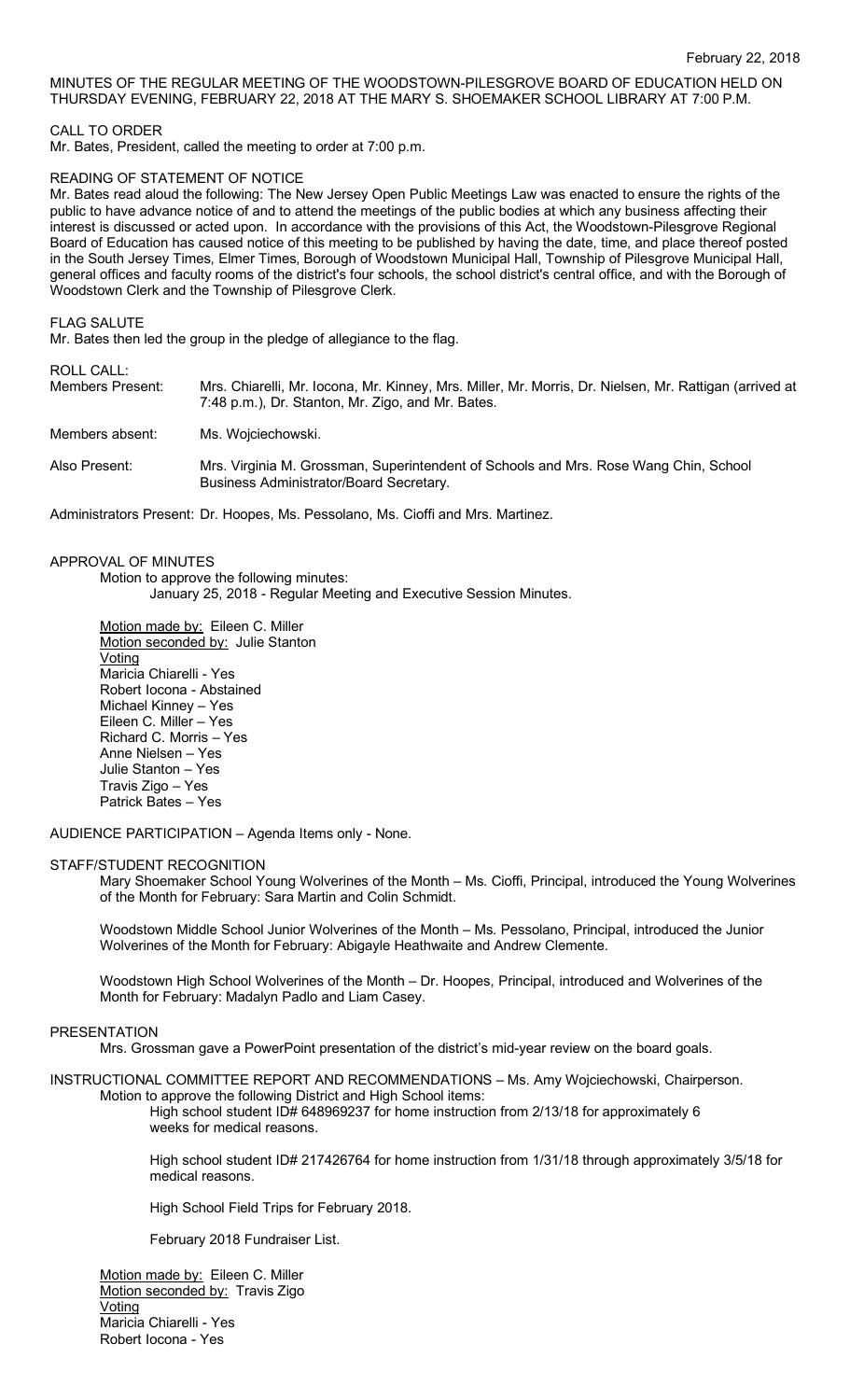Michael Kinney – Yes Eileen C. Miller – Yes Richard C. Morris – Yes Anne Nielsen – Yes Julie Stanton – Yes Travis Zigo – Yes Patrick Bates – Yes

Motion to approve the following Middle School, Shoemaker School, and Early Childhood Learning Center items (voting not applicable to sending district representatives):

Harassment, Intimidation and Bullying report dated February 9, 2018 to provide notification letters as required to the parents/guardians advising that this information has been provided to the Board of Education.

Mary Shoemaker February 2018 Field Trip List.

Roper Early Childhood Education Center February 2018 Field Trip List.

Motion made by: Eileen C. Miller Motion seconded by: Julie Stanton Voting Maricia Chiarelli - Yes Robert Iocona - Yes Eileen C. Miller – Yes Anne Nielsen – Yes Julie Stanton – Yes Travis Zigo – Yes Patrick Bates – Yes

Motion to approve the following policies on first reading: Policy 1250 - Visitors. Policy 5131.1 - Harassment, Intimidation and Bullying. Policy 5141.23 - Management of Pediculosis. Policy 5141.24 - Naloxone. Policy 6145.1/6145.2 - Intramural competition; Interscholastic Competition. Exhibit 6145.1/6145.2 - Use and Misuse of Opioid Drugs Fact and Sign-off Sheet.

Motion made by: Eileen C. Miller Motion seconded by: Travis Zigo **Voting** Maricia Chiarelli - Yes Robert Iocona - Yes Michael Kinney – Yes Eileen C. Miller – Yes Richard C. Morris – Yes Anne Nielsen – Yes Julie Stanton – Yes Travis Zigo – Yes Patrick Bates – Yes

ADMINISTRATION COMMITTEE REPORT AND RECOMMENDATIONS – Mr. Robert Iocona, Chairperson. Motion to approve the following District and High School items as recommended by the Superintendent: Retirement of Arlene Cobb as a Cafeteria worker retro-active to January 31, 2018.

Retirement of Diane Griscom as Cafeteria Manager retro-active to February 1, 2018.

Resignation of James Ludlam as the Director of Jazz Band effective 2/8/2018.

High School February 2018 Volunteer List.

Assistant Superintendent for Business job description.

Motion made by: Robert locona Motion seconded by: Anne Nielsen **Voting** Maricia Chiarelli - Yes Robert Iocona - Yes Michael Kinney – Yes Eileen C. Miller – Yes Richard C. Morris – Yes Anne Nielsen – Yes Julie Stanton – Yes Travis Zigo – Yes Patrick Bates – Yes

Motion to approve the following Middle School, Shoemaker School, and Early Childhood Learning Center items as recommended by the Superintendent (voting not applicable to sending district representatives):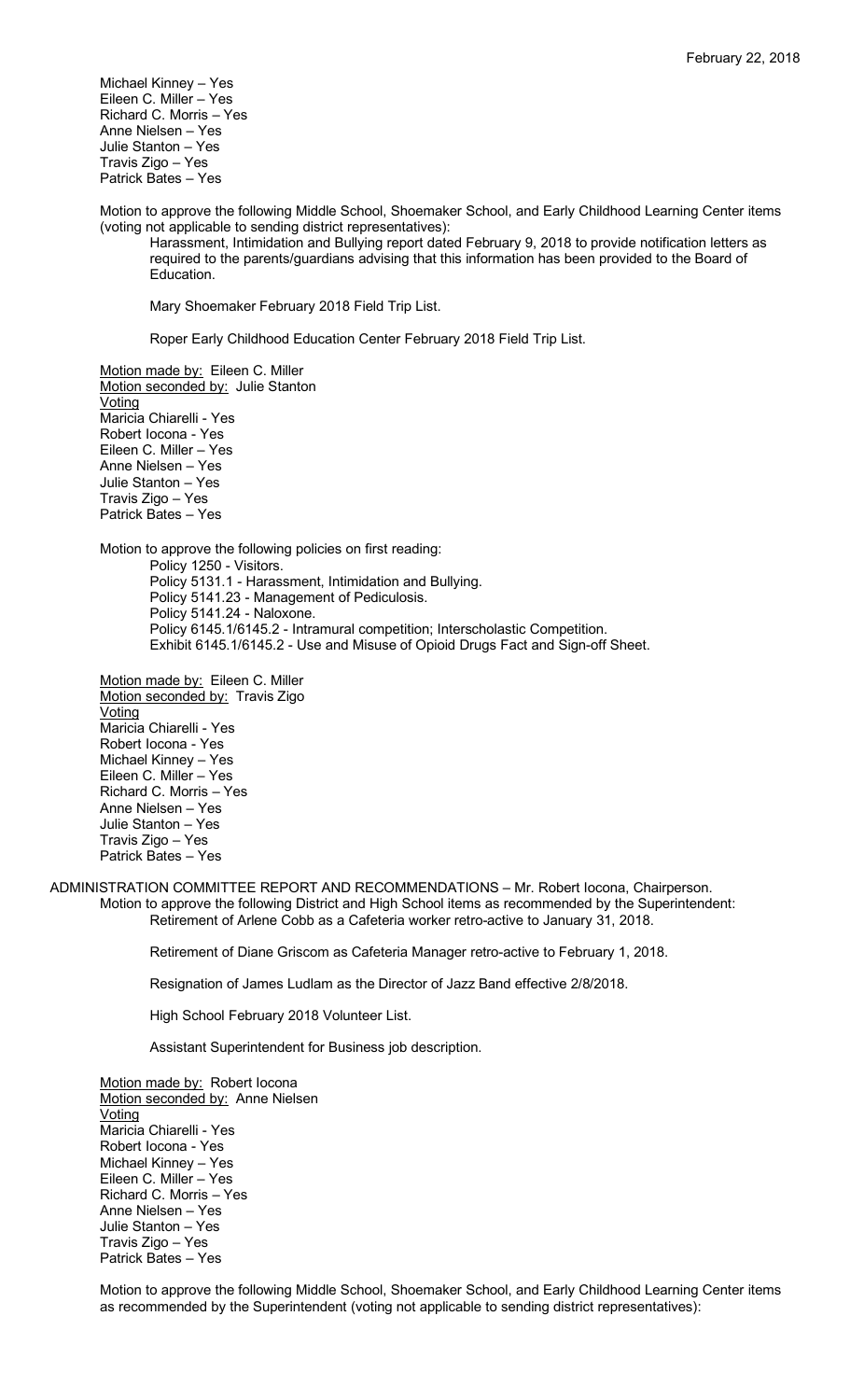Resignation of Michael Maxwell from the position of 7th grade ELA lab monitor for the 2017-2018 school year effective 1/10/2018.

Taquan Carey as a part time Aide at the Mary Shoemaker School retro-active to February 1, 2018. (NOTE: Taquan will be working on Wednesday, from 12 to dismissal and full day on Thursday and Friday. *All staff are approved pending criminal history and/or certification.)*

Kimberly Altiery as a substitute paraprofessional and secretary for the 2017-2018 school year effective 2/23/2018.

Middle School February 2018 Volunteer list.

Mary Shoemaker February 2018 Volunteer list.

Roper Early Childhood Education Center February 2018 Volunteer List.

Approval of elementary teacher Susan Dyer for a medical leave of absence beginning 3/22/2018 for approximately 12 weeks.

Motion made by: Robert locona Motion seconded by: Maricia Chiarelli **Voting** Maricia Chiarelli - Yes Robert Iocona - Yes Eileen C. Miller – Yes Anne Nielsen – Yes Julie Stanton – Yes Travis Zigo – Yes Patrick Bates – Yes

Motion to approve the following policies:

Approval of the following policies for first reading. Policy 2130 - Administrator Evaluations.

Policy 2131 - Superintendent Evaluation.

Approval and adoption of the following policies for second reading. Policy 4111 - Recruitment, Selection and Hiring. NOTE: this was approved for a first reading in December.

Motion made by: Robert Iocona Motion seconded by: Maricia Chiarelli **Voting** Maricia Chiarelli - Yes Robert Iocona - Yes Michael Kinney – Yes Eileen C. Miller – Yes Richard C. Morris – Yes Anne Nielsen – Yes Julie Stanton – Yes Travis Zigo – Yes Patrick Bates – Yes

OPERATIONS COMMITTEE REPORT AND RECOMMENDATIONS -- Mr. Travis Zigo, Chairperson.

Motion to approve the following financial reports: (see Board Minutes Financial Back-up Binder for details). Pursuant to N.J.A.C. 6A:23A-16.10 (c)3, I certify that as of January 31, 2018, no budgetary line item account has obligations and payments (contractual orders) which in total exceed the amount appropriated by the Woodstown-Pilesgrove Regional Board of Education pursuant to N.J.S.A. 18A:22-8.1 and N.J.S.A. 18A:22-8.2 and no budgetary line item account has been over-expended in violation of N.J.A.C. 6:23- 16.10 (a)1.

Board Secretary **Date** 

The January 31, 2018, final Report of the Treasurer of School Funds for the 2017-2018 school year is in agreement with the January 31, 2018, final Report of the Board Secretary, pending audit.

\_\_\_\_\_\_\_\_\_\_\_\_\_\_\_\_\_\_\_\_\_\_\_\_\_\_\_\_\_ \_\_\_\_\_\_\_\_\_\_\_\_\_\_\_\_\_\_\_\_\_\_\_\_

Pursuant to N.J.A.C. 6A:23A-16.10(c)4, that the Woodstown-Pilesgrove Regional Board of Education certifies that as of January 31, 2018, and after review of the Secretary's Monthly Financial Report and the Treasurer's Monthly Financial Report and upon consultation with the appropriate district officials, to the best of the Board's knowledge, no major account or fund has been over-expended in violation of N.J.A.C. 6A:23A-16.10(a)1 and that sufficient funds are available to meet the district's financial obligations for the remainder of the fiscal year.

EFT's for January 2018, additional hand check payments for January 2018, and payment list for the month of February 2018.

Transfer of funds as previously approved by the Superintendent pursuant to 18A:22-8.1 for the month of January 2018.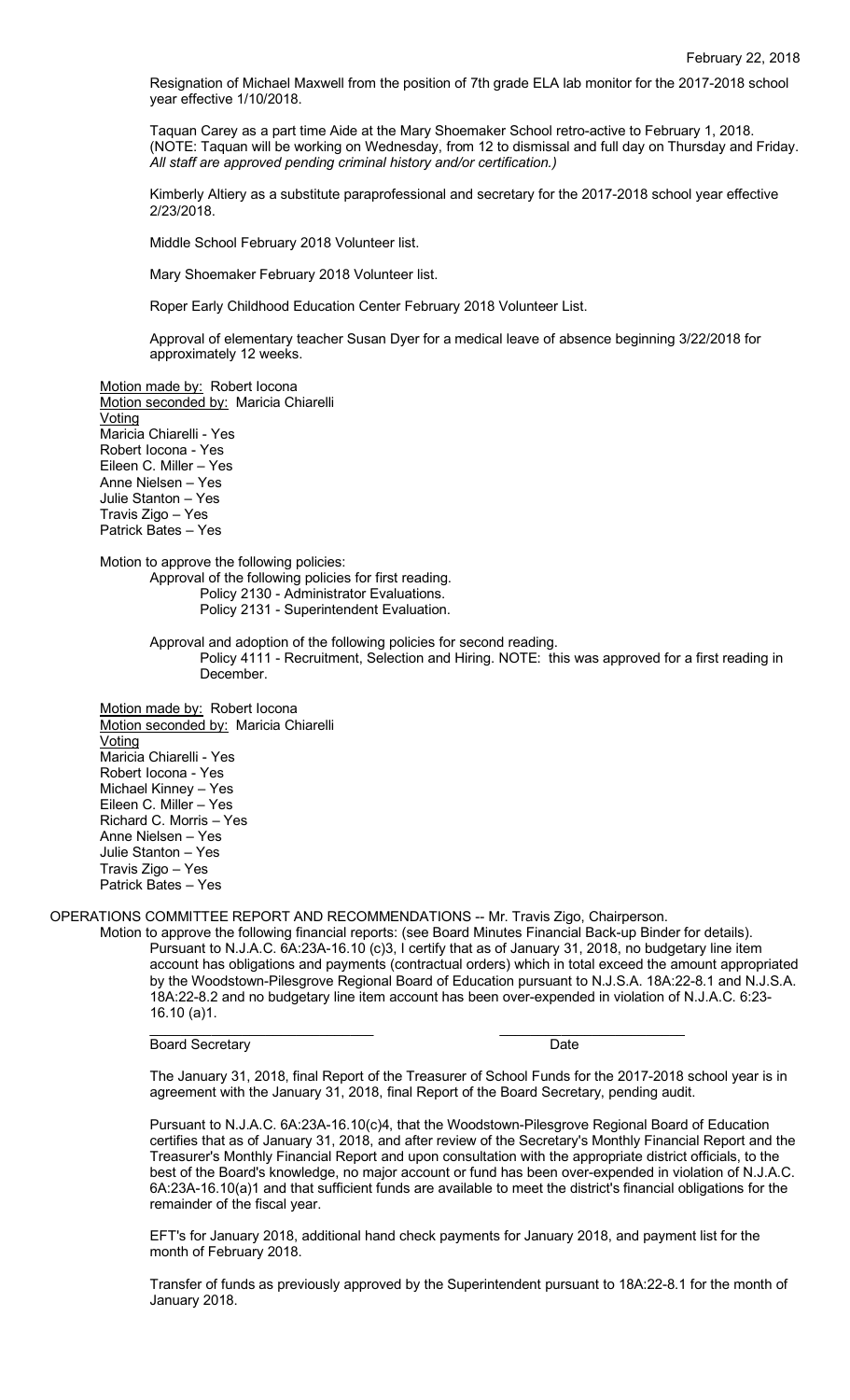Additional financial reports as follows:

Student Activities and Athletics for the month of January 2018. Scholarships for the month of January 2018. Odyssey of the Mind for the month of January 2018. Woodstown Community School for the month of January 2018.

Motion made by: Travis Zigo Motion seconded by: Michael Kinney Voting Maricia Chiarelli - Yes Robert Iocona - Yes Michael Kinney – Yes Eileen C. Miller – Yes Richard C. Morris – Yes Anne Nielsen – Yes Julie Stanton – Yes Travis Zigo – Yes Patrick Bates – Yes

Motion to approve the following District and High School items:

Motion to approve SysAid software product, tailored for Education for the following IT and Facility features: service desk management tool, key asset management, facility usage. The annual cost for this software is \$3,000.00.

Additional Child Study Team consultant services for the 2017-2018 school year as follows: Barbara Addis, Occupational Therapist Jennifer Moustakas, Speech Therapist

Photography contract with Lifetouch for the 2018-2019, 2019-2020, and 2020-2021 school years.

Authorize Edison Energy (Edison) to conduct a request for proposal for the purpose of procuring electric supply, to select a third party electric supplier for the District, and to act as its agent pertaining to the evaluation and implementation of any third party electric supply contract. A fee of \$0.003/kWh for electric energy shall be paid to Edison during the term of the third party electric supply contract by the winning supplier.

Motion made by: Travis Zigo Motion seconded by: Michael Kinney **Voting** Maricia Chiarelli - Yes Robert Iocona - Yes Michael Kinney – Yes Eileen C. Miller – Yes Richard C. Morris – Yes Anne Nielsen – Yes Julie Stanton – Yes Travis Zigo – Yes Patrick Bates – Yes

Motion to approve the following Middle School and Elementary School items (voting not applicable to sending district representatives):

Acceptance of a non-resident/non-employee middle school tuition student (NJSmart #1374829644) in the prorated amount of \$4,578 effective January 22, 2018 through the remainder of the 2017-2018 school year.

Revision to contract with Gloucester County Special Services School District Route Y1377 to add one elementary school student (NJ SMART #3834386610) to be transported to and from William Roper Early Childhood Learning Center at an additional 16 miles per day at \$1.00 per mile. Total route cost of \$357.16 plus \$16.00 = \$373.16, plus a 7% administrative fee. This route will go out for bid within 90 days due to quote being over bid threshold.

Joint transportation agreement with Alloway Township School District for route AV1 to transport one elementary school student (NJ SMART #6670522415) to YALE – Kirby's Mill Elementary School in Medford, NJ, beginning February 5, 2018 to the end of the school year. The district share cost per diem is \$95.00 for a total cost of \$8,360.00.

Use of Facilities request from the SACC program to hold the 2018-2019 Before and After School Aged Child Care Program at the Mary Shoemaker School.

Motion made by: Travis Zigo Motion seconded by: Julie Stanton Voting Maricia Chiarelli - Yes Robert Iocona - Yes Eileen C. Miller – Yes Anne Nielsen – Yes Julie Stanton – Yes Travis Zigo – Yes Patrick Bates – Yes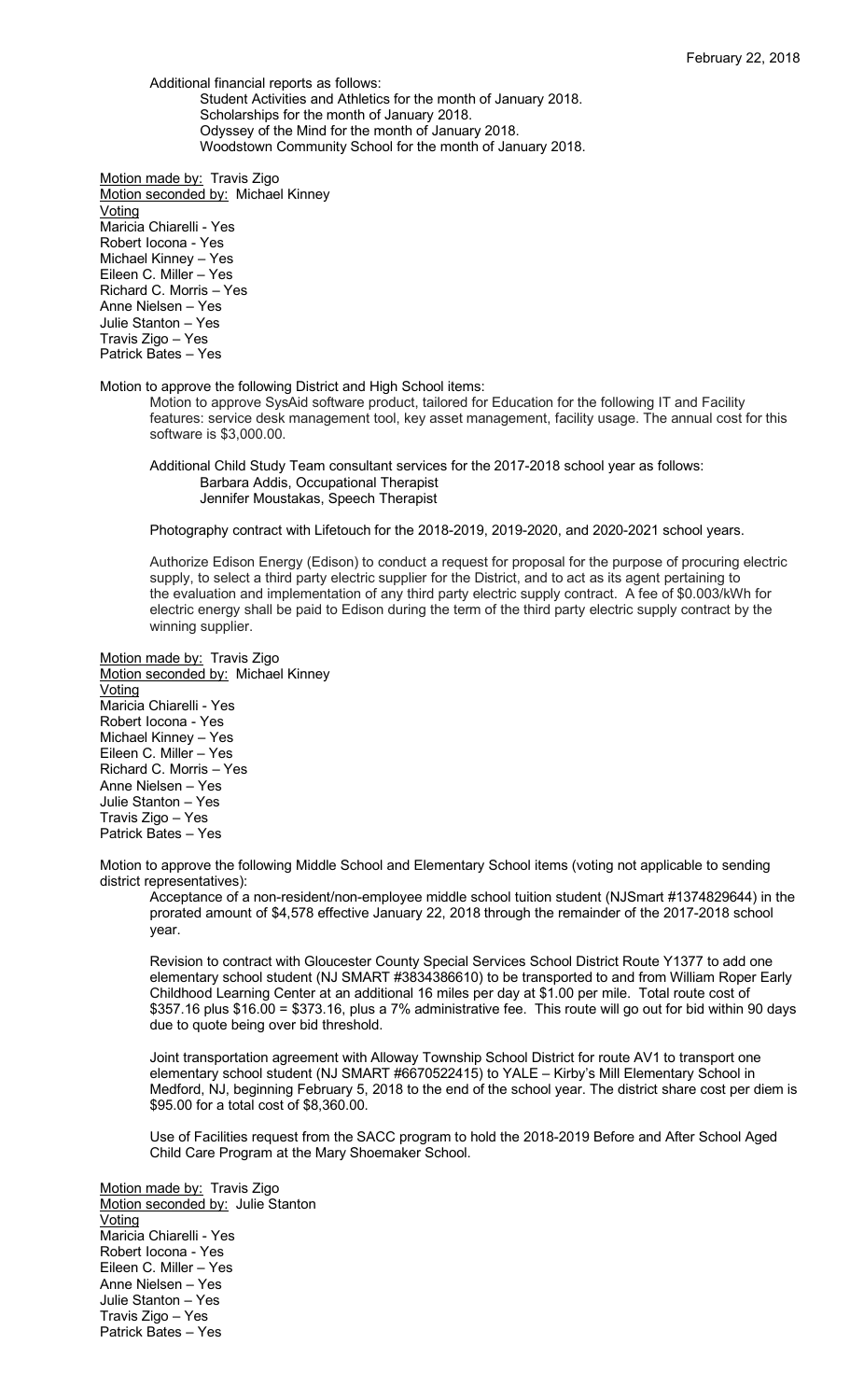Motion to approve and adopt the following policy on second reading: Policy 3542.2 - School Meal Program Arrears.

Motion made by: Travis Zigo Motion seconded by: Michael Kinney Voting Maricia Chiarelli - Yes Robert Iocona - Yes Michael Kinney – Yes Eileen C. Miller – Yes Richard C. Morris – Yes Anne Nielsen – Yes Julie Stanton – Yes Travis Zigo – Yes Patrick Bates – Yes

## OLD BUSINESS ITEMS – None.

NEW BUSINESS ITEMS – Mr. Bates reported that liaison's will be established for 5 more community organizations.

AUDIENCE PARTICIPATION – Non-agenda Items. – None

#### OTHER REPORTS

President -- Mr. Pat Bates had no additional information to report.

- Business Administrator -- Mrs. Rose Wang Chin spoke concerning the following: • Update on food service software LunchTime.
	-

Superintendent of Schools – Mrs. Virginia M. Grossman had no additional information to report.

### SENDING DISTRICT REPORTS

Alloway Township -- Mr. Richard Morris shared a School Performance Comparison.

Upper Pittsgrove Township -- Mr. Michael Kinney reported that Upper Pittsgrove is not in support of the Charter School which will be housed at Appel Farm in Elmer.

SCHOOL AGE CHILD CARE (SACC) REPORT – Mr. Robert Iocona reported that SACC is working through the new fee proposed by the district for the summer program.

DELEGATE REPORT – Mrs. Eileen Miller reported that the Salem County meeting was held on February 21, 2018. Some topics of discussion were E-Rate and technology.

AG SCIENCE ADVISORY BOARD REPORT – Dr. Julie Stanton had nothing to report.

## FUTURE MEETINGS

- March 8, 2018 Wolverine Den Meeting Budget Discussion, 7:00 p.m., Mary S. Shoemaker.
- March 13, 2018 Operations Committee, 5:30 p.m., district office
- March 15, 2018 Administration Committee, 4:30 p.m., district office
- March 15, 2018 Instruction Committee, 6:00 p.m., district office
- March 22, 2018 Regular Board Meeting, 7:00 p.m., Mary S. Shoemaker School Library.
- April 17, 2018 Operations Committee, 5:30 p.m., district office
- April 19, 2018 Administration Committee, 4:30 p.m., district office
- April 19, 2018 Instruction Committee, 6:00 p.m., district office
- April 26, 2018 Regular Board Meeting, 7:00 p.m., Mary S. Shoemaker School Library.

#### IMPORTANT DATES

• March 3, 2018 - Diversity Summit, 9:00 a.m., Middle School All Purpose Room

# FOR YOUR INFORMATION

Enrollment Reports. Suspension Reports.

### RECESS INTO EXECUTIVE SESSION I

The Open Public Meetings Act allows the Board to enter into executive session for confidential matters (N.J.S.A. 10:4- 12b). Matters discussed in executive session will remain confidential until such time as the need for confidentiality no longer exists.

Motion that the Board of Education enter into executive session, by resolution, to discuss student matters and personnel/legal matters. It is expected that the executive session will last approximately 30 minutes. The Board will reconvene in open public session immediately following. Formal action may or may not be taken as a result of the executive session. (8:19 p.m.)

Motion made by: Patrick Bates Motion seconded by: Eileen Miller Voting Maricia Chiarelli - Yes Robert Iocona - Yes Michael Kinney – Yes Eileen C. Miller – Yes Richard C. Morris – Yes